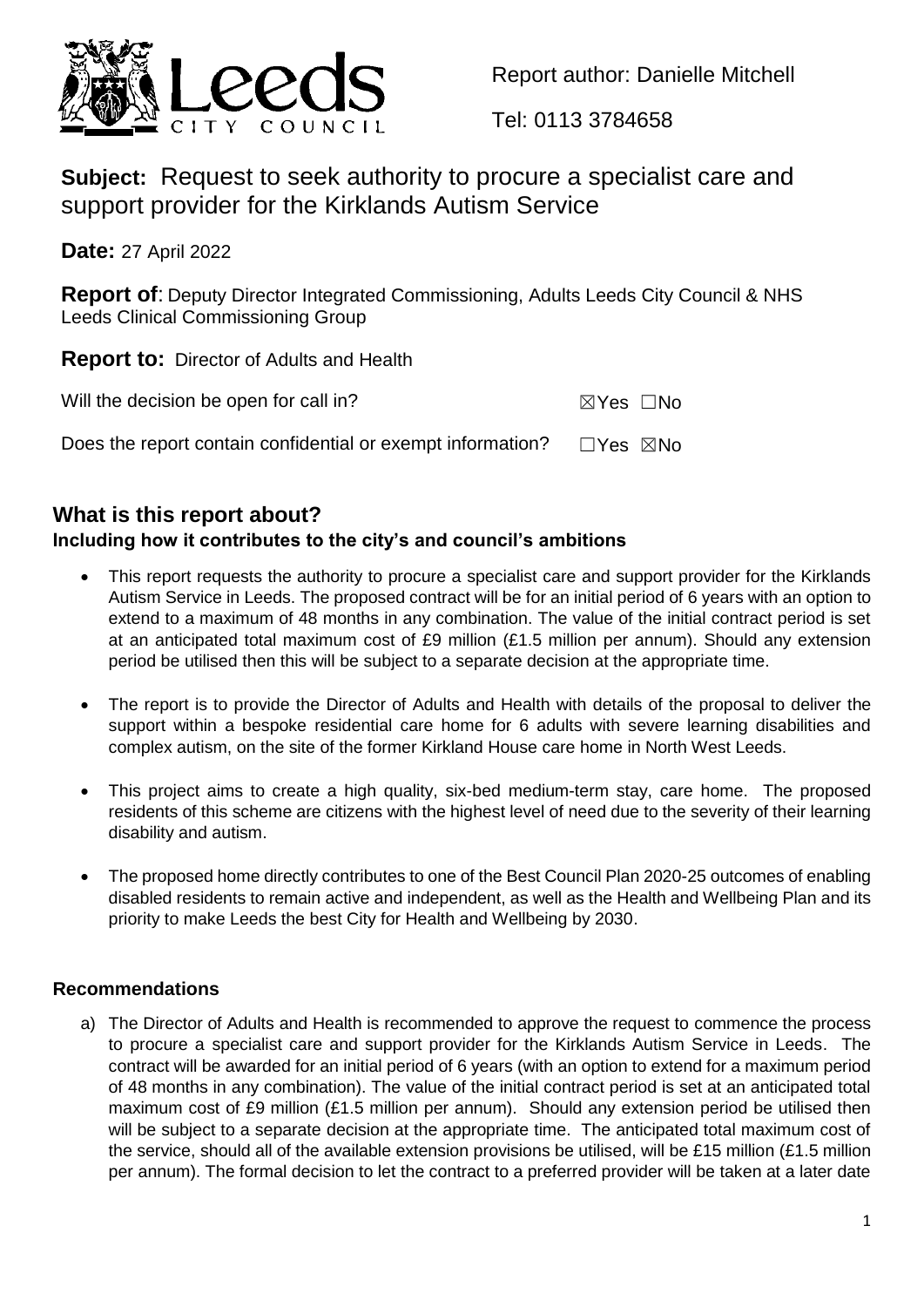following a decision by Executive Board to approve capital expenditure on the programme.. Please see para. 22 below.

To note that officers on behalf of Adults and Health Integrated Commissioning and Procurement and Commercial Services (PACS) will complete all of the necessary actions to ensure that this contract is in place by November 2022, including a suitable lead-in time.

#### **Why is the proposal being put forward?**

- 1 A request for the authority to procure a specialist care and support provider for the Kirklands Autism Service in Leeds is being put forward in this report. The aim of the Kirklands project is to provide a 6 bed CQC Registered Residential care service in North West Leeds for persons who require nursing or personal care (ANPC) with the CQC registration 'treatment of disease, disorder or injury' (TDDI). The service will meet the needs of individuals with a learning disability and or severe autism and who display behaviours which significantly challenge whole systems of care and support.
- 2 Kirklands is a result of significant collaboration between Leeds City Council Adults and Health (LCC A&H), Leeds Clinical Commissioning Group, (Leeds CCG), NHS England and CQC to invest in bespoke accommodation design, and inspirational values driven care and support, to enable citizens with the highest levels of care and support needs to move back to Leeds from out of area specialist, often clinical units, including long term segregation.
- 3 The Kirklands service is also Leeds's response to bringing back young people in transition who have left the city in order to have their care and educational needs met, as well as our response to preventing individuals necessitating admission to hospital or having to leave the city to have their needs met – when their presentation is challenging whole systems of care and support. Care managers will work with colleagues in the Transitions Team to identify young people that would benefit from being placed at the Kirklands service and require the level of support/environment that Kirklands will offer.
- 4 The Provider awarded with this contract will deliver proactive, personalised models of care, embedding effective risk management and positive risk taking in the least restrictive way. The Provider will demonstrate the required leadership, forward-thinking, skills, training and support systems and collaborate with external partners to maintain and/or establish resilience within their care and support teams to confidently support individuals in a flexible way that responds to their challenges and their changing needs.
- 5 Executive Board approval was sought on the 9<sup>th</sup> of February 2022 to utilise an existing Council owned site, formally Kirklands Care Home in Queensway, Yeadon, to be repurposed and redeveloped for this purpose.

#### **What impact will this proposal have?**

| <b>Wards Affected:</b>            |                 |     |
|-----------------------------------|-----------------|-----|
| Have ward members been consulted? | $\boxtimes$ Yes | ⊐No |

- 1. The service is located within the Guiseley and Rawdon ward and will be repurposing a site which was previously a care home for older people. Recipients of the service will be referred city wide and nationally to prioritise placements of individuals who are cared for outside of Leeds.
- 2. There is currently no provision in Leeds to accommodate those individuals who are in the Transforming Care Programme (TCP) and have the most complex needs in relation to their severe learning disabilities, complex autism and who display behaviours which severely challenge services.
- 3. Leeds needs this specialist residential service to enable hospital patients to be discharged back into their local community setting and to meet the aspirations of the National Service Model for this group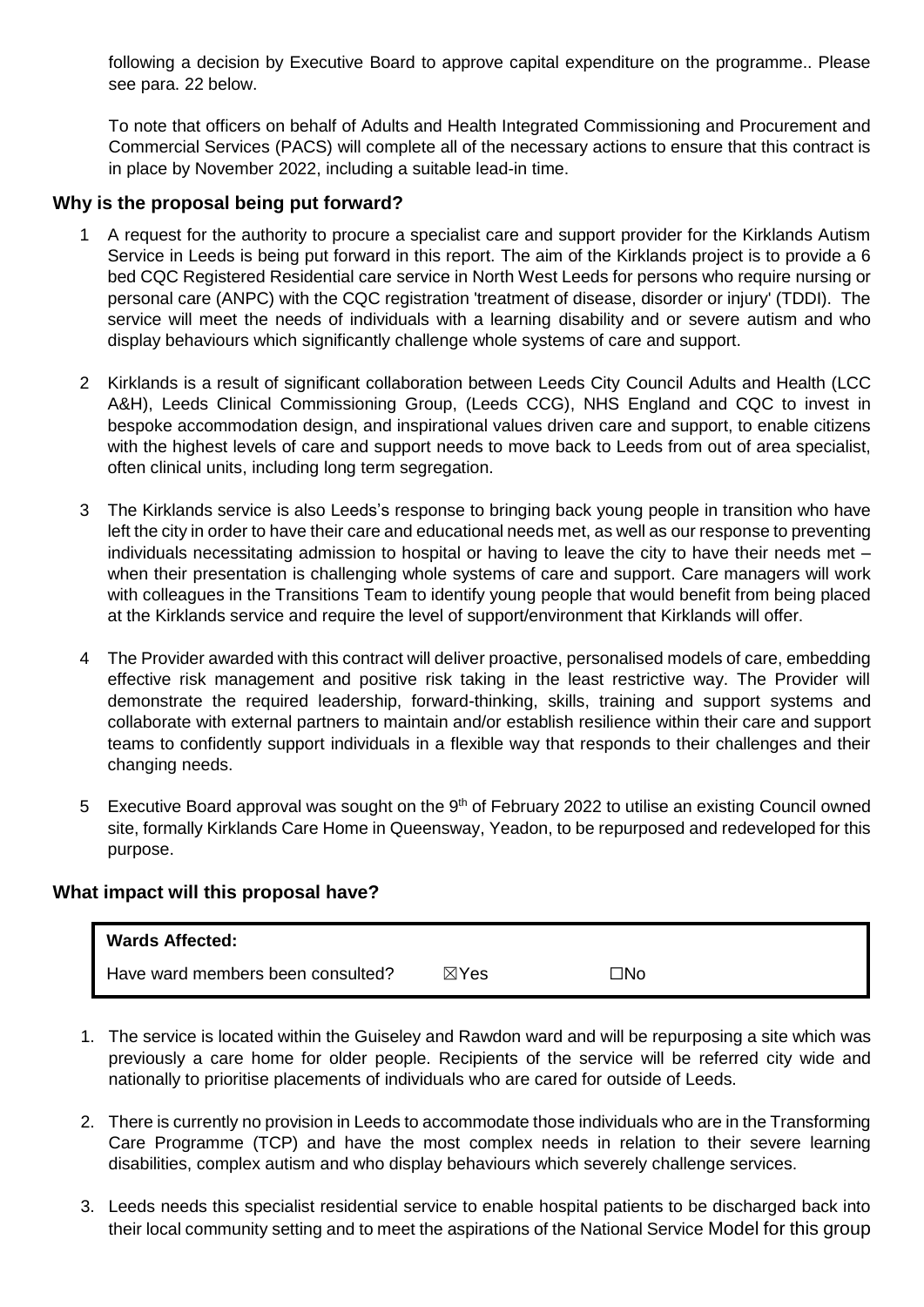set out in "Building the Right Support". The scheme also supports the aims of the Best Council Plan in relation to Housing and Health & Wellbeing.

4. The proposed service will also help to prevent future hospital admissions and Leeds citizens from being placed in out of area residential institutions, away from their families and communities. In order for Leeds to be the best city for health and well-being, there is a need to address the gap in appropriate care provision for those citizens with the most complex needs, in out of area residential/hospital provision. Kirklands will address this provision gap, ensuring that a robust, bespoke service is available to the TCP cohort of Leeds citizens.

#### **What consultation and engagement has taken place?**

- 5. Written briefings on the proposed service have been provided to the Executive Member for Adult and Children's Social Care and Health Partnerships and to the local ward members who are fully supportive of the scheme.
- 6. The proposal has been to Executive Board due to the site development in February 2022.
- 7. As well as being the result of extensive discussions between Adults and Health and NHS partners, the need for a service which will both prevent young people with autism being placed outside Leeds and allow people in out of area placements to return has been consistently raised by relatives and carers of children and adults with learning disability and autism.
- 8. The Care Managers working with the TCP cohort of people have been consulted extensively, ensuring effective co-production to ensure the proposed environment will meet individual needs.
- 9. For the most complex individual, their family and the current support staff have contributed to a personcentred plan. Once the remaining 5 individuals are identified, person centred plans will also be developed for each person. Best interest decisions will be made ensuring as much information as possible is gathered from the person themselves and that they are placed at the centre of the discussion. Individuals are only considered for the service if, through robust assessment and personcentred planning, it is confirmed that no other potential community based service could be developed at the time.
- 10. For some of the individuals, verbal communication is not the most effective method of gathering their views. The Care Managers have strived to gather a full multi-disciplinary assessment but most importantly a full sensory profile and speech and language assessment to provide information on how best to engage with the person and when.
- 11. The project also has a stakeholder engagement plan to ensure that there will be continued involvement of potential residents, relatives, carers, experts by experience and relevant professionals who will be involved in the development of the building plans and service specification for the provision of care.

#### **What are the resource implications?**

- 12. The total anticipated maximum value of this decision is £9 million to cover a 6 year contract period. The contract will include an option to extend for a further 48 months in any combination, which if utilised in full would increase the overall contract sum to £15 million. Should this extension be utilised then it would be subject to a separate decision at the appropriate time. The costs for this service will be funded jointly between Leeds City Council Adults and Health and the CCG. The funding will be administered through the Learning Disability Integrated Commissioning Oversight Group pooled budget under the usual Section 75 arrangements between Adults and Health and the CCG.
- 13. The anticipated £1.5 million per annum value of this decision is likely to provide for the core staffing, management and delivery of the care aspect of Kirklands, however it is not yet possible to quantify the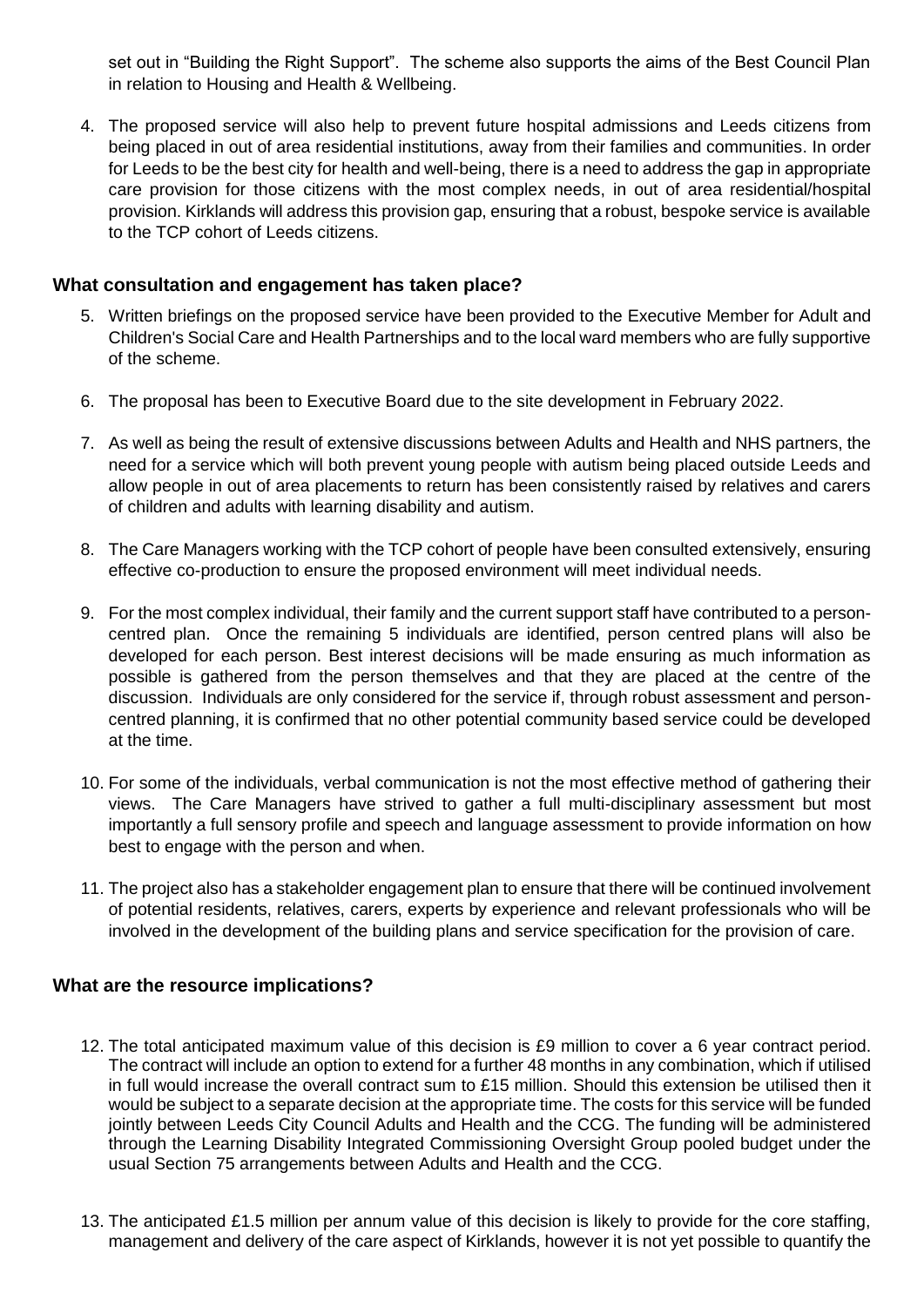exact costs of the care and support as this will be predicated on Care Act assessments and individualised person centred care and support planning required for these complex individuals. The individualised support plans will be authorised through the usual funding panels associated with Learning Disability Integrated Commissioning Oversight Group pooled budget under the Section 75 arrangements between Adults and Health and the CCG.

- 14. As the registration will allow for individuals over 16, the Children and Families' budget will fund any people under 18 years of age. The current Individual care packages for the individuals being planned for to move to Kirklands, who are all in out of area residential or in-patient care, range from £250,000 to £900,000 per person, per year. The service core will fund the management of the service, specialist PBS input, and a high level of 24/7 specialist baseline staffing for the 6 individuals. There will be the ability for additional hours to be purchased once care plans are finalised.
- 15. An outline Revenue Business Case shared and agreed with Leeds CCG and the Kirklands Board indicates that the learning disability pooled budget will save between £300k and £650k per annum across all six individuals who will live in the service. This is after the annual debt repayment towards the capital spend of the development has been factored in.
- 16. Due to the continued financial situation the Council is facing, the development of this scheme is being undertaken on an 'invest to save' basis. The total savings predicted throughout the 25 year term of the capital borrowing will be in the region of £17.9 million.
- 17. Leeds City Council Care Managers from Learning Disability Development Care Management teams are working with several individuals whose severe learning disability, autism and presenting behaviours mean they require high levels of restriction to meet their needs safely. A bespoke selfcontained accommodation solution with a care and support provider with specialist skills and experience is the only identified way of meeting their needs. The service will be, in part, designed for one individual who is currently supported in long term segregation in an in-patient setting and is part of the Transforming Care Programme as neither Leeds City Council nor the Clinical Commissioning Group have to date identified a robust enough service to meet this individual's needs in Leeds or in the country. Without this service, this individual and the other individuals identified are at risk of remaining in/ being admitted to hospital. As a result, it is expected that there will be long-term demand for this service in Leeds and the wider Yorkshire area.
- 18. Through close working with NHS England colleagues as part of this development, the Council is set to receive a contribution towards the total capital costs of the service as a percentage, which will roughly equate to a 20% contribution.
- 19. The proposed scheme, whilst providing a long-term home for some, will also create positive pathways for individuals from hospital, into residential care then eventually into supported living. As such, it also aids Commissioners who are working towards the NHS Long Term plan, collaborating with the local Transforming Care Partnership, and supporting 'Homes not Hospitals' by looking to discharge an individual from hospital and prevent other hospital admissions. This service will continue to provide cost effective alternative pathways for complex individuals.
- 20. The service development, procurement and ongoing contract management of the service will be met through existing capacity from within the Working Age Adults Commissioning team, Joint Care Management Team, alongside wider colleagues within the Council, CCG and NHS trusts.
- 21. The contract period of 6 years plus 48 months extension is justified given the specialist and bespoke nature of the service. LCC wishes to procure a care provider prepared to commit to this service in the longer term given the complex needs of the service users which makes it difficult for them to cope with change. A more frequent change in support provider would have a profound effect on the recipients of this service as there is a need for continuity of care and staffing.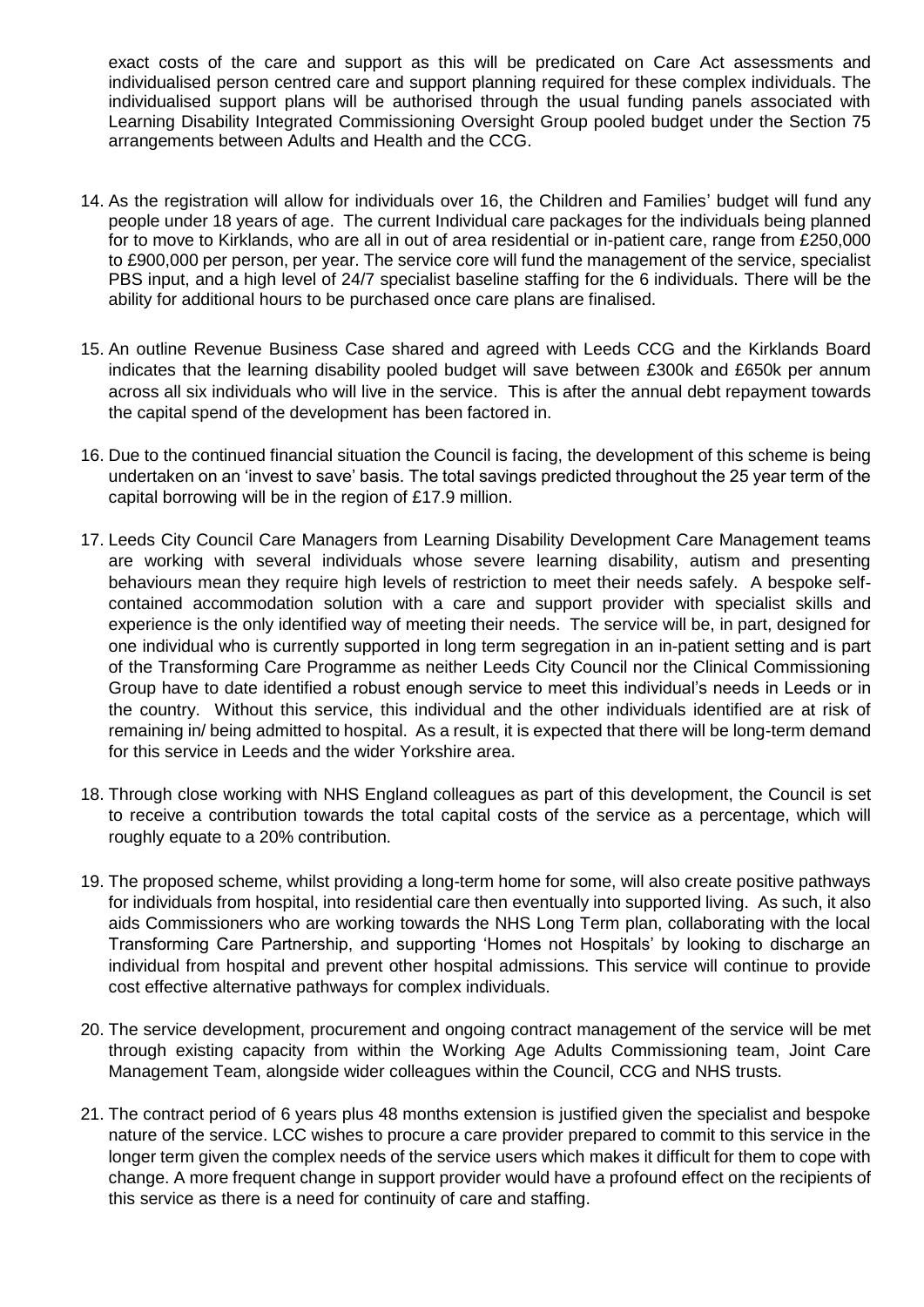22. The completion of the award of this contract will be subject to final approval of the capital funding for the construction of the scheme which it is anticipated will be approved by Executive Board in the Autumn of 2022. Should approval not be made by Executive Board as anticipated, then the award of a contract to a care and support provider will be postponed or cancelled as appropriate at the time. It is important that should the scheme proceed as anticipated, that there is a provider in place to occupy the premises and mobilise for service delivery at the earliest opportunity.

#### **What are the legal implications?**

- 23. This is a Key Decision and therefore subject to call-in. There are no grounds for keeping the contents of this report confidential under the Access to Information Rules.
- 24. The total contract value over the 9 years including the possible extensions, will exceed the procurement threshold for Health and Social Care which stands at £663,540. There is a requirement to openly advertise this opportunity and therefore competition will be sought through the tender process and advertised via the Council's YORtender portal, Contracts Finder and the Find a Tender Service.
- 25. Advice has been sought from PACS throughout the duration of the service development and will continue to be sought through the procurement process to contract award.
- 26. Subsequent decisions arising from this report, for example the decision to award the contract or the utilisation of any of the available extension period, will therefore be significant operational decisions which will not be subject to call in.

#### **What are the key risks and how are they being managed?**

- 27. The work is being led by a joint team comprising the Working Age Adults Commissioning Team, Adults & Health Service Transformation Team, Joint Care Management Development Team, alongside wider colleagues within the CCG, NHSE, City Development, with support from PACS, and legal services. A long-standing governance Board is in place which has reported directly to Directorate Leadership Team (DLT) as well as Executive Board.
- 28. Smaller project teams have been set up to oversee the numerous work streams associated with this service development, including the procurement of which this decision relates. This ensure that the process adheres to the procurement regulations, as well as the council's Contract Procedure Rules.
- 29. A full suite of project documentation has been developed for this development including a risk register which has been established as part of the procurement process and this will continue to be managed and updated. Significant risks will be reported to the project Board and Directorate Leadership Team as required.
- 30. There is a risk if the person requiring the most intense service does not continue to live in the accommodation. There is surety that, given the person requiring the intensive service has required such a service for past 18 years (that has not yet been available in Leeds or the country) that the longevity of this placement is assured given longstanding clinical presentation.
- 31. Short or long-term vacancies in the service are risks which have been considered. Voids cover will be built into the fees to ensure that the service is financially viable in the long term should individuals be recalled back to hospital/detained under the Mental Health Act for a short-term period of assessment and treatment with a view to the person returning to the service, as well as individuals requiring longer stays in hospital leaving a vacancy within the service.
- 32. Both of these financial risks have been addressed through the Revenue Business Case for the Kirklands development and through an associated risk sharing agreement shared between Adults and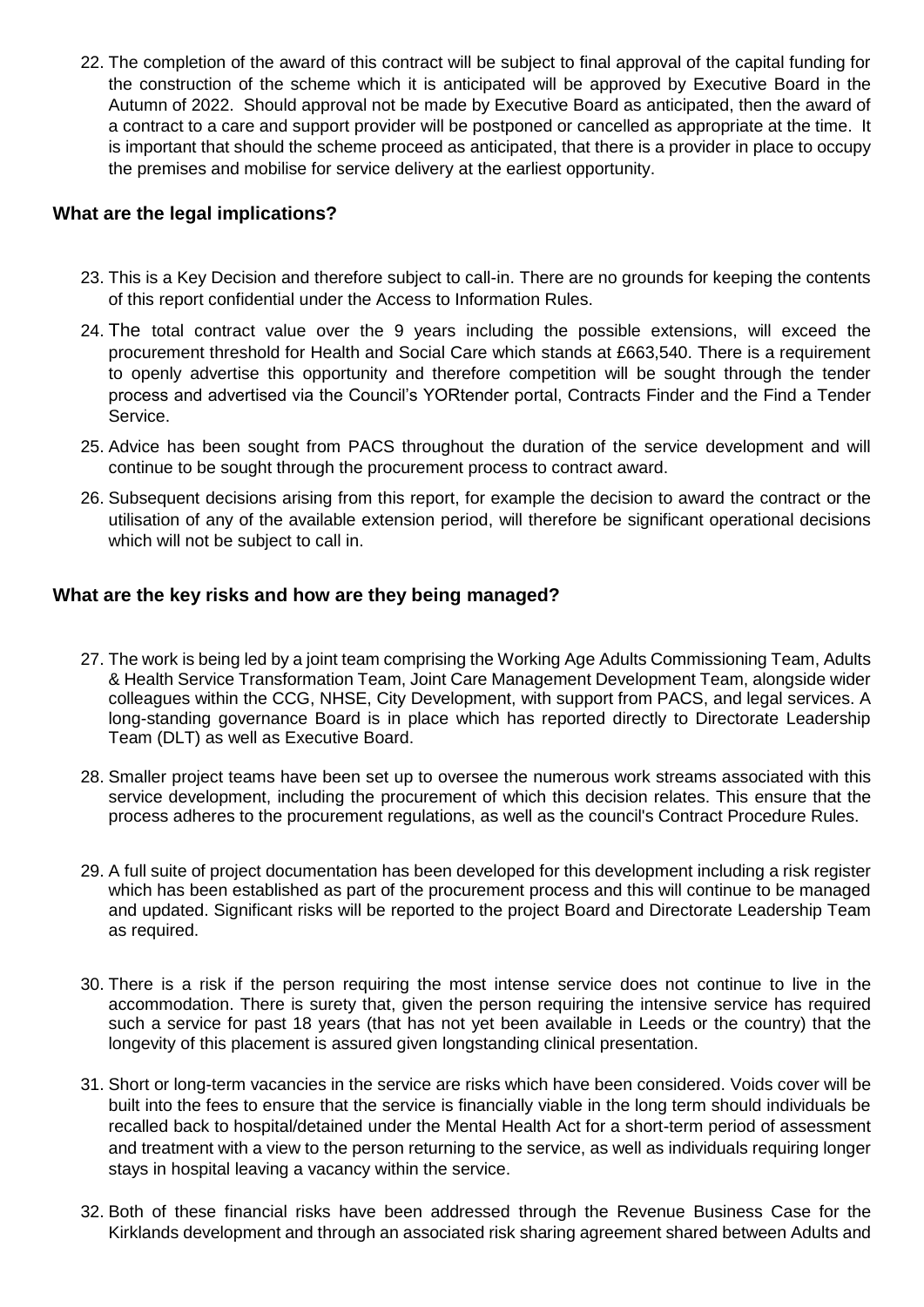Health and the CCG. These agreements cover voids, nominations (to effective identification of other users when a potential void may arise) and liaison across the wider West Yorkshire area to market the bed in the unlikely event of a Leeds user not being identified.

33. Kirklands will be transformative to the Leeds care offer to the most complex citizens, enabling these individuals to live in a community sitting near their families. As this is a unique service to the region, the market is untested however it is known from a feasibility study conducted that there is demonstrable interest.

#### **Does this proposal support the council's 3 Key Pillars?**

**⊠Inclusive Growth 2 ©Health and Wellbeing 7 MIN** Climate Emergency

- 34. In order to support the Council's stated ambition of working towards a carbon neutral city by 2030, the impact on the climate should be considered across all officer work. Through ongoing contract management, the successful provider(s) will be encouraged to actively engage with the climate change agenda. Examples could include adhering to and working within the values of Council policy and guidance in relation to climate change, a reduction in carbon emissions through, for instance, decreasing private vehicle usage, using and/or investing in 'eco-friendly' resources.
- 35. Developing this unique service in Leeds enables LCC more control of the design and build of the service, giving LCC more scope to ensure it is climate conscious. For example, fixtures and fittings, greater control over local workforce recruitment, links to public transport hubs.
- 36. A Leeds based service enables families and carers an ability to see loved ones closer to home. The majority of individuals identified for this service live out of area which creates a much larger CO2 footprint for family and carers to visit and spend time with loved ones. An example being that for one individual a 300 mile round trip to visit currently will be potentially reduced to 1 to 2 Leeds bus rides for their main carer.
- 37. A service of this nature is designed to reduce or prevent hospital admissions and enable hospital discharges. Hospital settings are not as environmentally friendly as community settings, due to their size and the energy required to run and manage them.
- 38. The proposed service directly contributes to one of the Best Council Plan 2020-25 outcomes of enabling disabled residents to remain active and independent.
- 39. The service directly contributes to the Council's Health and Wellbeing Plan and its priority to make Leeds the best City for Health and Wellbeing by 2030. This is achieved through supporting clients to make healthy lifestyle choices and to live safely.
- 40. The proposed service also links to the Inclusive Growth Strategy. In order for Leeds to be the best city for health and well-being, there is a need to address the gap in appropriate care provision for the citizens of Leeds requiring the most complex care, in out of area residential/hospital provision. Kirklands will address this provision gap, ensuring that a robust, bespoke service is available to the TCP cohort of Leeds citizens. In terms of building a federal economy, Kirklands will create a number of new posts in the local area, varying in skill level from support workers to managers.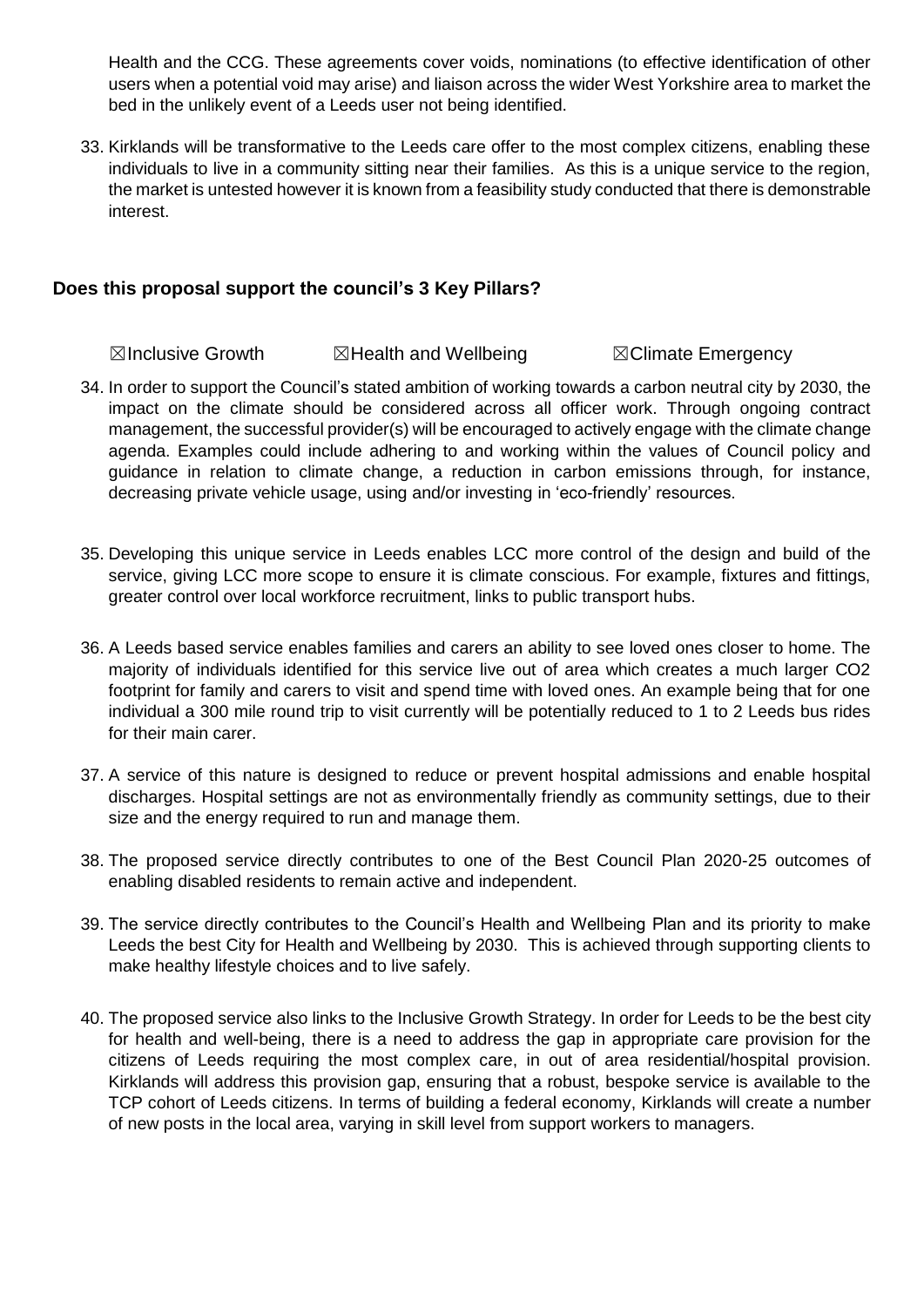#### **a) What other options were considered?**

- 41. There is no internal service provider that is capable of delivering the service required, therefore an external procurement must be undertaken.
- 42. The exceptional needs of the individuals within the Transforming Care Programme (TCP), developing specialist purpose-built accommodation and going out to tender to procure a specialist support provider is the best option to ensure that both the specification of the building and the support is bespoke to the needs of the TCP cohort. Kirklands sits within a well-established, vibrant learning disability market of provision in Leeds that provides for a whole range of needs but not for the exceptional needs that will be required at this service.

#### **b) How will success be measured?**

- 43. The procurement exercise will be project managed by a project team and Board comprising officers from Working Age Adults Commissioning, Service Transformation Team, CCG and PACS, reporting up to the Head of Commissioning on key risks and milestones.
- 44. The scheme would give Leeds its first residential care home in the city equipped to accommodate individuals with severe learning disabilities and complex autism who display behaviours which challenge, with the most complex needs in the Transforming TCP cohort.
- 45. It would also enable hospital patients to be discharged back into their local community and to meet the aspirations of the National Service Model for this group set out in "Building the Right Support".
- 46. There will be regular contract management meetings taking place with the successful provider once the service has opened to monitor the success of the service in terms of its ability to support those with the most complex needs to remain in a community setting and integrate within the local community.

#### **What is the timetable for implementation?**

47. It is expected that the tender for the support aspect of the service will be published in June 2022 with a view to awarding the contract to the successful provider in Autumn 2022. Critically this means that the support provider will be appointed to work alongside the building of the accommodation so that the most robust and innovative solutions around exceptional needs can be met holistically and in a personcentred way between the accommodation and the support to be provided there. It is anticipated that the service will be ready to open in Autumn 2023.

| April 2022            | Approval of Authority to Procure       |
|-----------------------|----------------------------------------|
| May 2022              | RIBA stage 3 design freeze for         |
|                       | planning                               |
| <b>June 2022</b>      | <b>Publication of Tender Documents</b> |
| October/November 2022 | <b>Contract Award for Support</b>      |
| October 2022          | Contract award for building contractor |
| November 2022         | Commence contract mobilisation and     |
|                       | transition work                        |
| January 2023          | <b>Construction work commences</b>     |
|                       |                                        |

48. Please see below indicative timetable for this project: